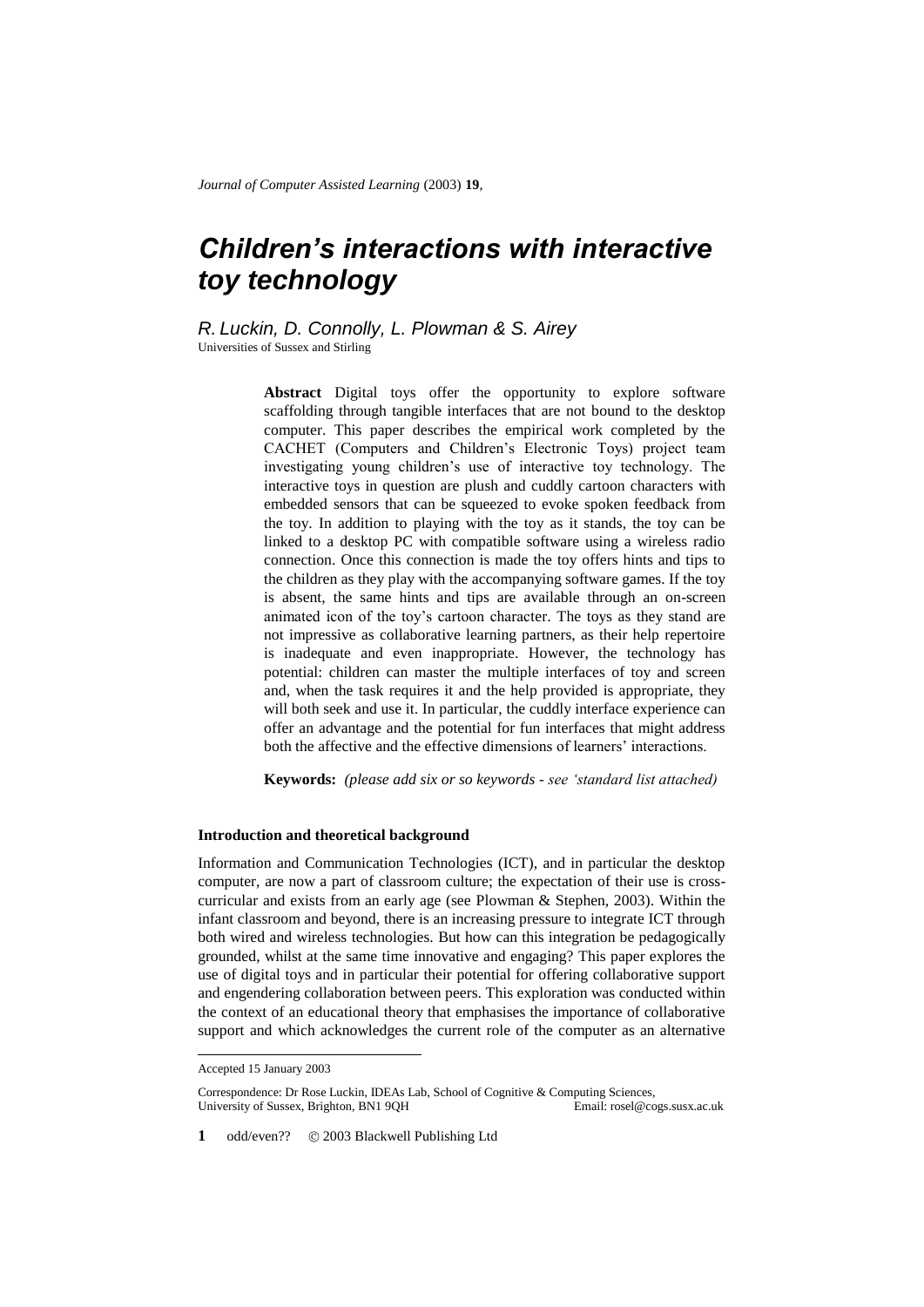tool for communication and interaction (Tikhomirov, 1979).

The image of the computer as a partner providing feedback and support has been presented by others, including Papert (1980) and Chan & Baskin, 1990). This collaborative partnership role is central to this paper, which considers how and why digital technology might provide support to young learners. Scaffolding is a term coined by Wood *et al.* (1976) from the ideas of Vygotsky (1978, 1986) to account for how a more knowledgeable partner can assist the cognitive development of a less able one, and gradually foster the development of successful independent task performance. The work of Vygotsky places emphasis upon interaction between a learner and her environment. The development of the individual is the result of her internalisation of this interaction: the relationship between development and learning was the object of Vygotsky's attention when he proposed the Zone of Proximal Development (ZPD) as the essential 'ingredient' in effective instruction (Vygotsky, 1986). A fundamentally important feature of the ZPD is the necessity for collaboration or assistance from another more able partner. The need for this more able learning partner arises from the belief that the activities that form a part of the child's education must be beyond the range of her independent ability. Teachers are able to fulfil the sort of collaborative partnership role envisaged within this theory (Plowman *et al.* 1999). This paper explores whether digital toy technology provides collaborative support to young learners.

The desktop metaphor and the design of Interactive Learning Environments (ILEs) using scaffolding techniques proposed by Wood and colleagues for face-toface interactions have been used to implement software scaffolding and have offered designers one way of implementing flexible assistance for learners of different ages. Examples of software scaffolding can be found in the adaptation of Wood's original notion of scaffolding into the contingent teaching approach implemented in the QUADRATIC tutor (Wood *et al.,* 1992; Wood & Wood, 1996) This provides a series of graded help interventions that support the learner. Peer discussion is also one of the most powerful ways of implementing scaffolding approaches. Guzdial *et al*. (1996) and Luckin *et al.* (1998), for example, describe an approach to scaffolding learners quite different to that of Wood. Assistance is tackled through support for peer collaboration rather than graded interventions by the system. There is a large literature on the benefits of peer collaboration in general (e.g. Dillenbourg *et al.,* 1995), in paired reading (Topping, 1988) and in learning through interactive multimedia (Jackson *et al.,* 1996).

Of course, the question of effective collaborative assistance is not just about the *content* of the help provided by a collaborator, human or digital, it is also about *how* that help is made available to learners. There is much emphasis within education upon learners' metacognitive skill development that brings with it a need for system designers to explore how learners seek and use the help provided. Various recent studies have shown that learners do not always make effective use of the available help (Luckin & du Boulay, 1999; Wood & Wood, 1999; Aleven & Koedinger, 2000; Luckin & Hammerton, 2002; for example). However whether concerned with designing help, promoting peer collaboration or exploring how learners ask for help, the emphasis of the work on software scaffolding has been entirely directed at the desktop computer metaphor. So, what happens when the helper is taken out of the box? This paper describes empirical studies and discusses the ways in which children requested and used assistance from the digital toy, the accompanying software, their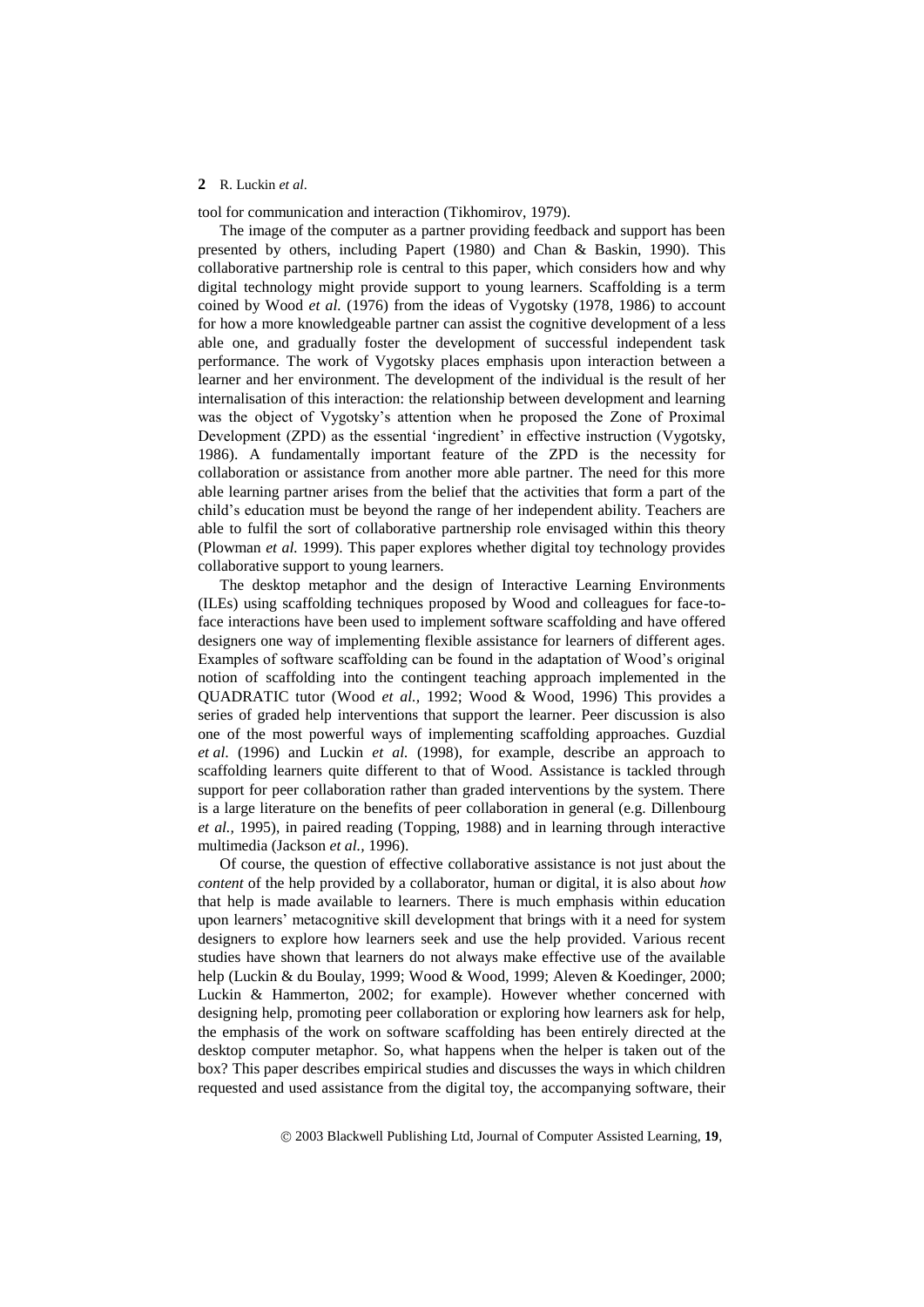peers, parent or the adult researcher. The toys and software used in this work are not particularly sophisticated in terms of the range of support that they can offer. They do however, offer a means of investigating how children conceive of and use these toys as potential helpmates.

CACHET is a research project that aims to construct an explanatory framework for the interaction and mediation engendered by digital toys. The electronic toys used in this project are free-standing soft toys that can move, speak and respond to a child's touch. They can also be 'linked' to a PC with a special wireless unit that transmits information between the toy and the computer. In freestanding mode (they are about 30 cm. tall) these toys superficially appear like traditional soft toys but they have motors to provide movement and a ROM chip so they respond to inputs. The toys can gesture, using programmed motion; and speak, using a digitised vocabulary of more than 4000 words, so they can play simple games. Interaction operates through sensors located in parts of the toy's body, each of which controls a different function. When combined with compatible software, and operating via wireless connection with the PC, further interaction can take place through educational software games. The software encourages basic language and number skills and the toy can comment on the child's interaction, provide feedback and give support. The child is therefore no longer interacting solely with the computer or solely with the toy, but is also interacting with a toy that, in turn, interacts directly with the computer and mediates the child's actions. Figures 1 and 2 illustrate the DW (Arthur's sister character) toy without the software and the Arthur toy being used in conjunction with the software.





**Fig. 1.** DW Toy **Fig. 2.** Arthur Toy and software

The research explored how children interact with the toys and the associated software in the informal and formal learning contexts of children's homes, out of school clubs and a primary school. Within these different contexts the mapping interface and interactivity were explored in order to describe and analyse what motivates emotional and cognitive engagement. This will address questions such as:

- Are the patterns of interaction goal  $\times$  directed?
- To what extent do individual differences account for different patterns of interaction?

There is especial interest in the nature of the assistance that the toy and/or software may afford the children as they complete the activities provided. The findings specifically address the following questions about how children ask for and use help as they interact with this digital toy technology:

- From where do children seek assistance, the toy, software, peer or researcher?
- Do children use any assistance offered without their specific request? If so is there any difference between their reactions to the different sources of assistance?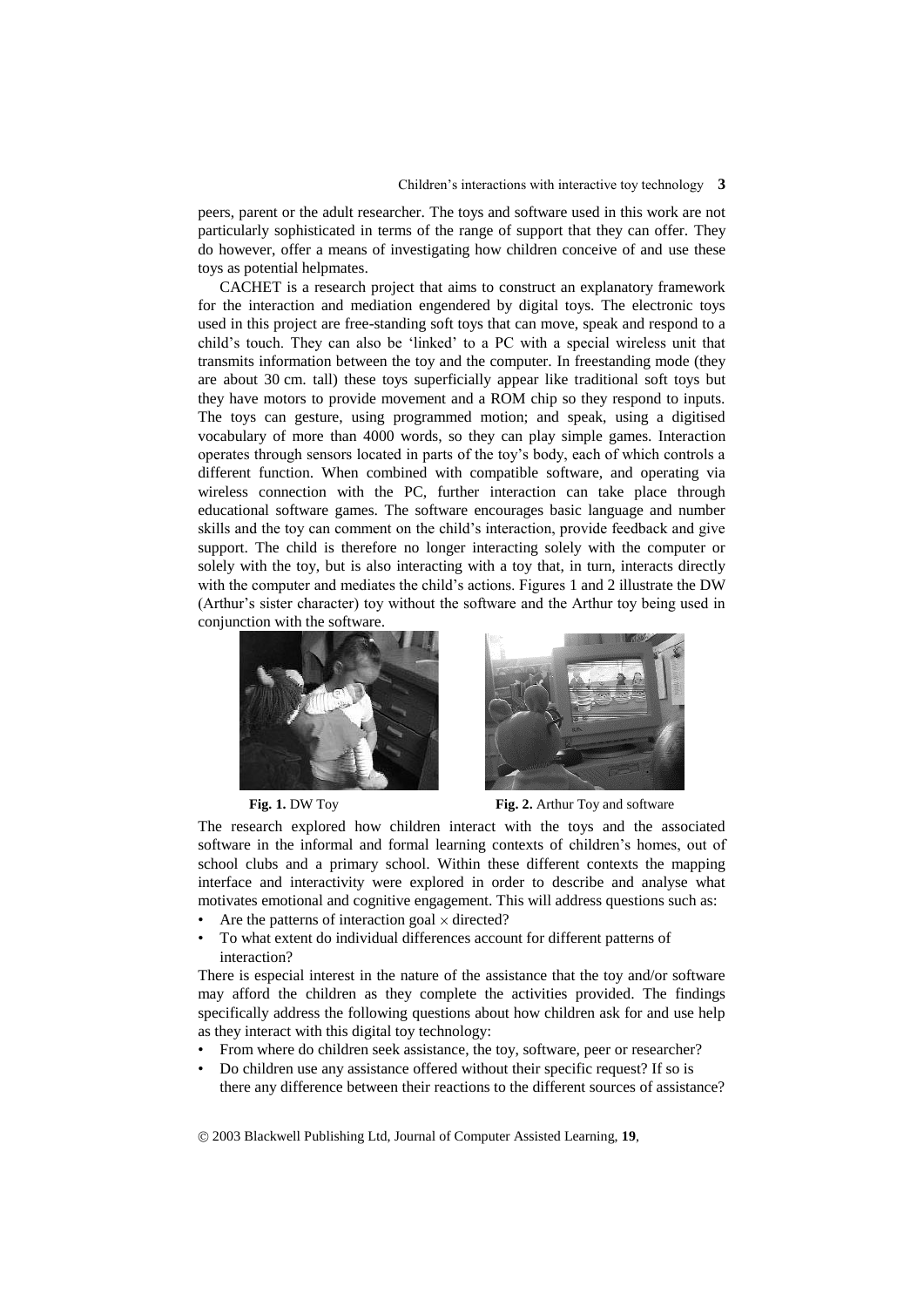- **4** R. Luckin *et al*.
- Even if they take notice of the help, do children interpret it correctly?
- Have children sufficient mastery of the computer interface to implement help when given?
- If the toy is absent, the same hints and tips are available through an on-screen animated icon of the toy's cartoon character, do children react in the same way to the same content delivered through different interfaces?

## **How help is offered by Arthur and DW**

The software consists of a number of discrete games. Whilst engaged in the software activities, children are able to elicit help and useful information from the toy by squeezing its ear. If children are having difficulty progressing through a game, or persist in making the same mistake, the toy may remind them of the opportunity to get help by suggesting that the child 'squeeze my ear for a hint'. If the toy is not present during a software session, an image of the head and shoulders of the Arthur character appear on the right hand side of the computer screen within a large circle. The character seems to follow the child's progress through the games as its head and eyes move from side to side. In this manifestation, useful hints can be obtained simply by clicking on the icon. For example, one of the most popular activities on the games CD-ROM 'Arthur's Brain Teasers' is the hide-and-seek based 'Where's Pal?'. Children are presented with a picture of the Roman Coliseum, featuring a  $5 \times 6$  array of windows. Arthur's dog Pal hides behind one of the windows and the child's task is to locate the dog by clicking on each window in turn. If the child's selection is unsuccessful (i.e. they don't find Pal on any given turn), they are given feedback that varies in sophistication depending on the selected level of difficulty. On the easiest level, the square glows red, green or blue depending on how close the selection is to Pal's actual hiding place, and the child is given an audio prompt such as 'You're very close/far away from Pal's hiding place' by the game's host character, Buster. In addition, children can get extra help by squeezing the Arthur or DW toy's ear or clicking on the icon. In this case, children are offered a hint along the lines of '*Why don't you try a window lower down*' or '*I think Pal's hiding in this window*', followed by one of the squares in the array flashing and buzzing conspicuously. While occasionally the correct square or at least one close to it is highlighted, these hints are often misleading, forcing the child to weigh up whether or not to take Arthur or DW's advice or to ignore it.

## **Taking Arthur and DW into children's schools and homes**

This study took place in a range of learning contexts (at home, in a school classroom and in out of school clubs) so used a common core of data collection methods as far as possible and compared use of the toy alone, the software alone and the two used in conjunction across all sites. This common core was supplemented with additional methods, such as interview data and diaries, that were suitable for the different conditions in specific locations. The focus was on help-seeking behaviours here and so the main source of data is the video, which was transcribed and categorised as described in the next section. However, other forms of data were collected to inform other aspects of the study. These included the Wechsler Pre-School and Primary Intelligence Scales – Revised (WPPSI-R), which were used across all sites and the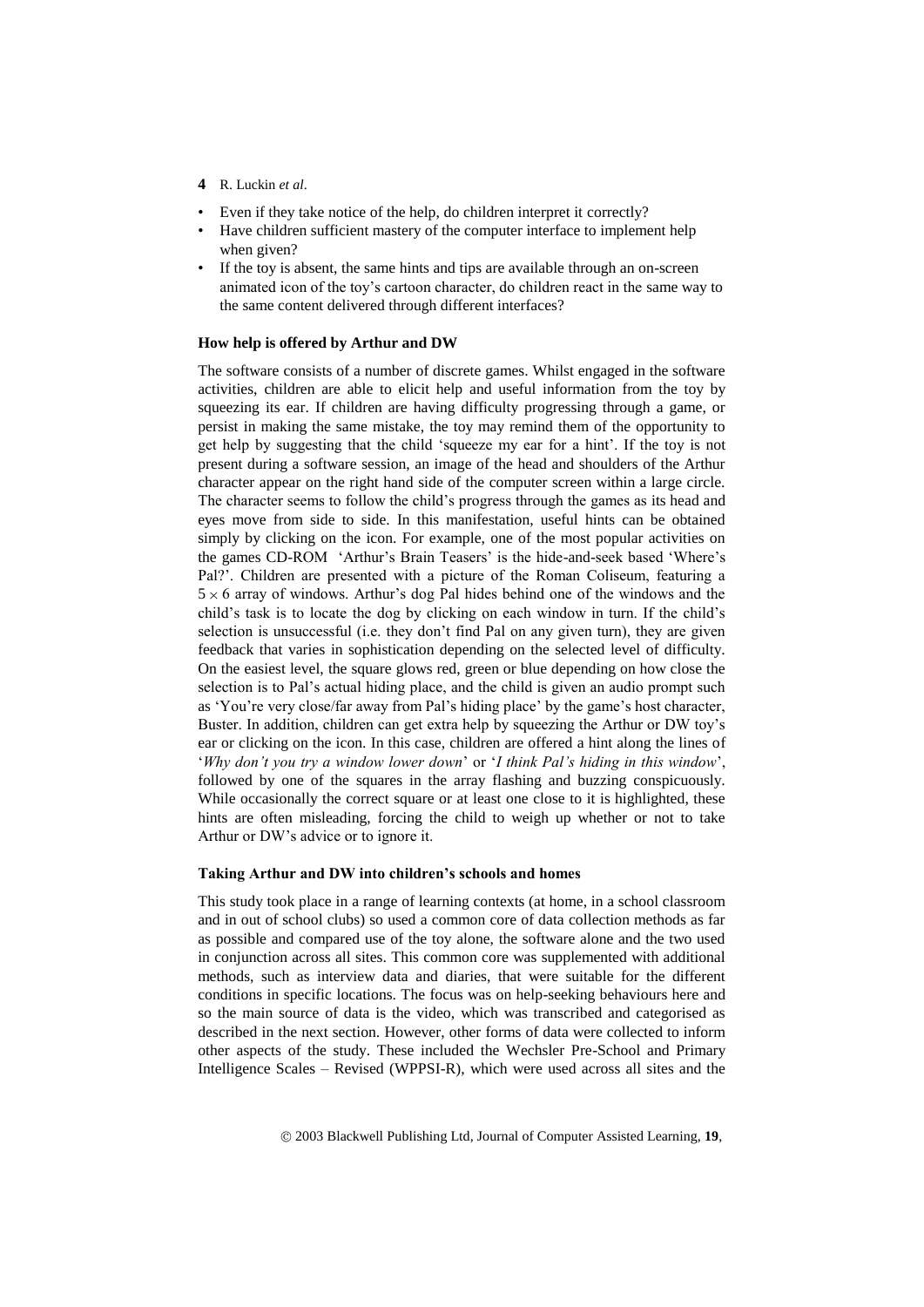Pre-school Play Behaviour Scale (PPBS)<sup>\*</sup> which was used in the out of school clubs and the school classroom.

Children taking part in the studies *at home* were visited by the researcher three times over a period of approximately two weeks (at the beginning, at the midway point and at the end). Twelve children (six girls and six boys) with an average age of 6:2 years were involved in the home studies. Half of them were randomly allocated to receive the toy first and were given the software at the midway visit, the other half received the software first and were given the toy at the midway visit. In all cases, the children kept both items for the second week of the study. The toy was mainly used by individual children, although occasionally a sibling or friend would join in. The researcher gave parents a diary for completion over the whole two-week period to provide background information and data on use of the items whilst the researcher was absent. As the homes were used as a naturalistic context of use there was no control over how often or for how long children used the toys or software and video recordings were made on an opportunistic basis.

A more controlled approach was adopted in the *school classroom*, with detailed, dual-source video analysis of 32 children (16 girls, 16 boys) with an average age of 4:7 years. Children were observed on single visits and spent about 20 minutes playing with the toy on its own followed by an average of 40 minutes minutes playing with the software. Both sessions were recorded on video. Half of the children used the software with the toy, the other half used the software without the toy. Their teacher completed a PPBS for each child and parents provided data on home computer use and the child's favourite software and toys.

Fieldwork in the four *out of school clubs* was similar to that conducted in the primary school inasmuch as children used the items for fixed periods of time, were observed once and the playleaders completed a PPBS. Twenty-two children (nine girls, 13 boys) with an average age of 5.5 years participated in the sessions which were an average of 30 minutes in duration. Children used the toy/software both individually and as pairs and, as in the studies based in homes, some children were introduced to the toy first and some children to the software first.

At the start of each software session children were given brief instructions about how to select a game (by clicking on one of Arthur's friends, each of whom hosts their own distinctive activity). They were also made aware of the help that is available with a demonstration of squeezing the toy's ear or clicking on the onscreen icon. Children were told '*Don't forget, if you want some help to play the game, you can always ask Arthur and he'll give you a hint*' and the researcher ensured that the child knew how to access the help facility. At the school and out of school clubs the children were encouraged to activate the help by the researcher prompting '*Why don't you ask Arthur?*' if they appeared to be having difficulty or were asking questions of the researcher that were within the toy's help repertoire,

## **Analysis and results**

-

From the video tapes dialogue and behaviour on the video tapes are transcribed in the following categories: researcher comments; action (e.g. pointing, activating toy); comments and dialogue between children (C1 and C2) and researcher; comments

The WPPSI-*R*-tests are part of an age-appropriate, widely recognised group of psychological tools, consisting of one verbal and one nonverbal ability-rating test and are used with all participants. The PPBS are used by playleaders and teachers to enable us to compare the children's typical styles of play.

<sup>2003</sup> Blackwell Publishing Ltd, Journal of Computer Assisted Learning, **19**,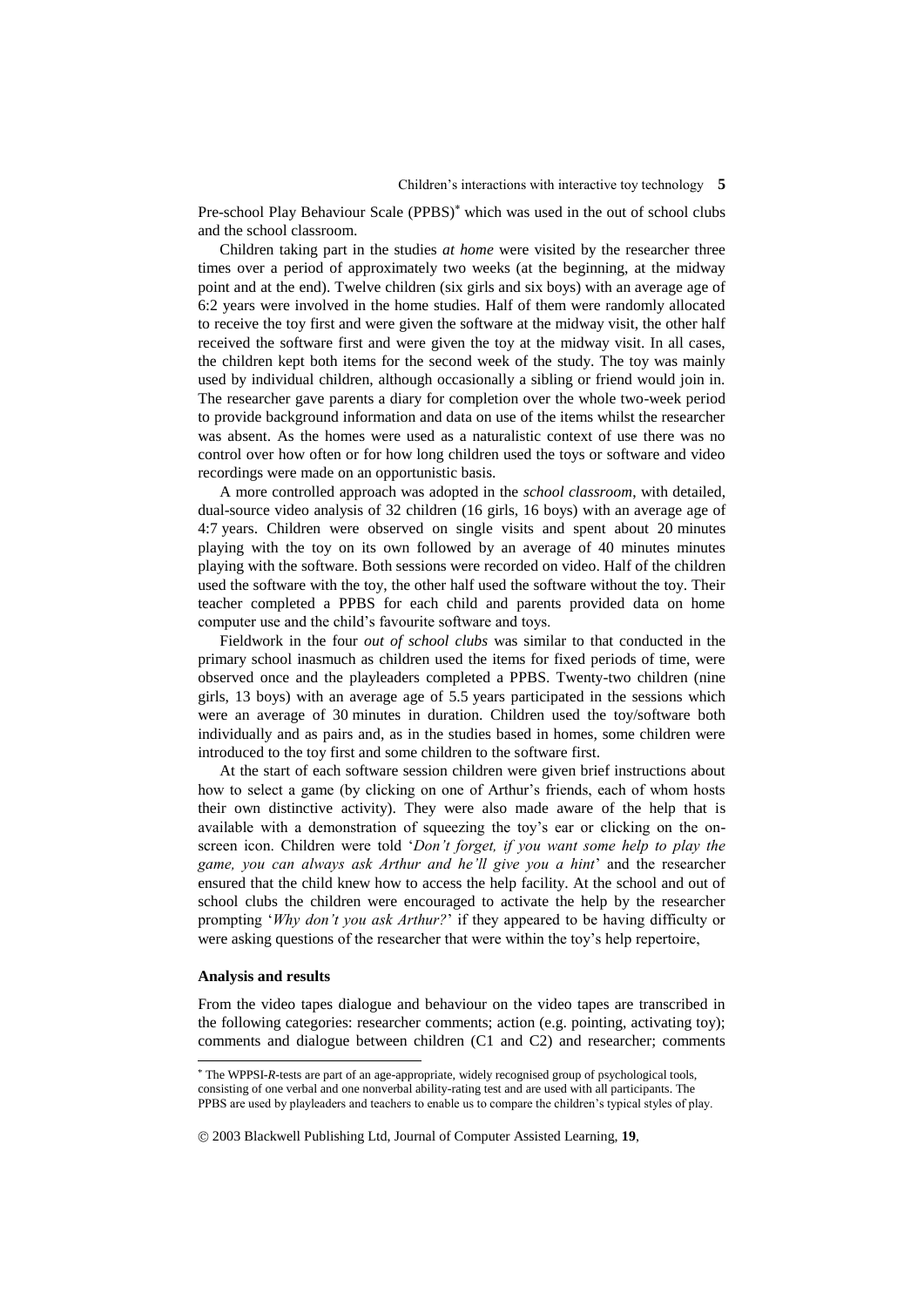from the toy; dialogue from on-screen characters or screen events on screen (e.g. activity selection, response to help prompts).

The semistructured transcripts allowed an exploration of how, and from whom, children evoke or request assistance, and any apparent facilitative effect of the toy in terms of enhancing children's interactions with the software. An example of the transcript layout is presented in Table 1. Analysis of the transcripts enables enquiry of a range of questions about children's help seeking preferences and behaviours.

**Table 1** Transcript structure

| Time | Action                                                                      | Child C1 | Toy                                           | On-screen/<br><b>System</b> |
|------|-----------------------------------------------------------------------------|----------|-----------------------------------------------|-----------------------------|
| 1.48 |                                                                             |          |                                               | Music starts                |
| 2.00 | C1 takes control of mouse I want something to play<br>between Arthur and C2 | with     |                                               |                             |
| 2.04 |                                                                             |          | Let's have a dance lesson.<br>Squeeze my hand |                             |
| 2.06 | C <sub>2</sub> squeezes toy's ears<br>and hand Squeeze my watch             |          | toes and ears to teach<br>me a dance.         |                             |

The findings are presented in two sections: initially the ways in which children from all contexts used the technology with examples of session transcripts. Each of the descriptions addresses one of the key questions that direct the investigations into how children ask for and use help. The second part of this section presents the results of a detailed analysis of the data collected in the school context. It reports on a particular software activity that invariably led to children seeking and using help, either from the researcher or from the technology.

- How children ask for and use help
- From where do children seek assistance, the toy, software, peer or researcher?

Children rarely seem to seek assistance. If they do, their source of help varies. In the home context queries about operational issues tend to be addressed to the researcher whereas queries about the activity's content are more likely to be directed to a parent, if available. In the school context the researcher is asked. Most help requests involve interpreting what the toy or software says ('what did he say?'), but once a child becomes competent and aware of the help facility provided through the technology she may ask the toy or on-screen icon for help. However, this is often as a result of prompting from either an adult or peer.

The transcript extract included in Table 2 is taken from almost 29 minute into a session in the home context. The child is a boy (age 6 ys. 9 mths.) with very little prior experience of computer games. He relies heavily on his mother, ignoring prompts to ask the on-screen Arthur for help. His mother is also relatively inexperienced and has difficulty figuring out what to do, so both rely in turn on the researcher. After a hesitant start, this child became extremely competent and moved rapidly through the levels and nearly exhausted the software's capabilities. As with all the subsequent transcript activities, the column used to show time and any columns without entries are omitted to save space.

Across contexts, the nature of the software task the children were engaged with had an impact upon their help seeking behaviour. One of the software games involves the different cartoon characters taking part in a quiz, another takes the shape of a searching game where children look for Arthur's dog Pal. When playing these two games children used more help, both from the toy and from the onscreen icon.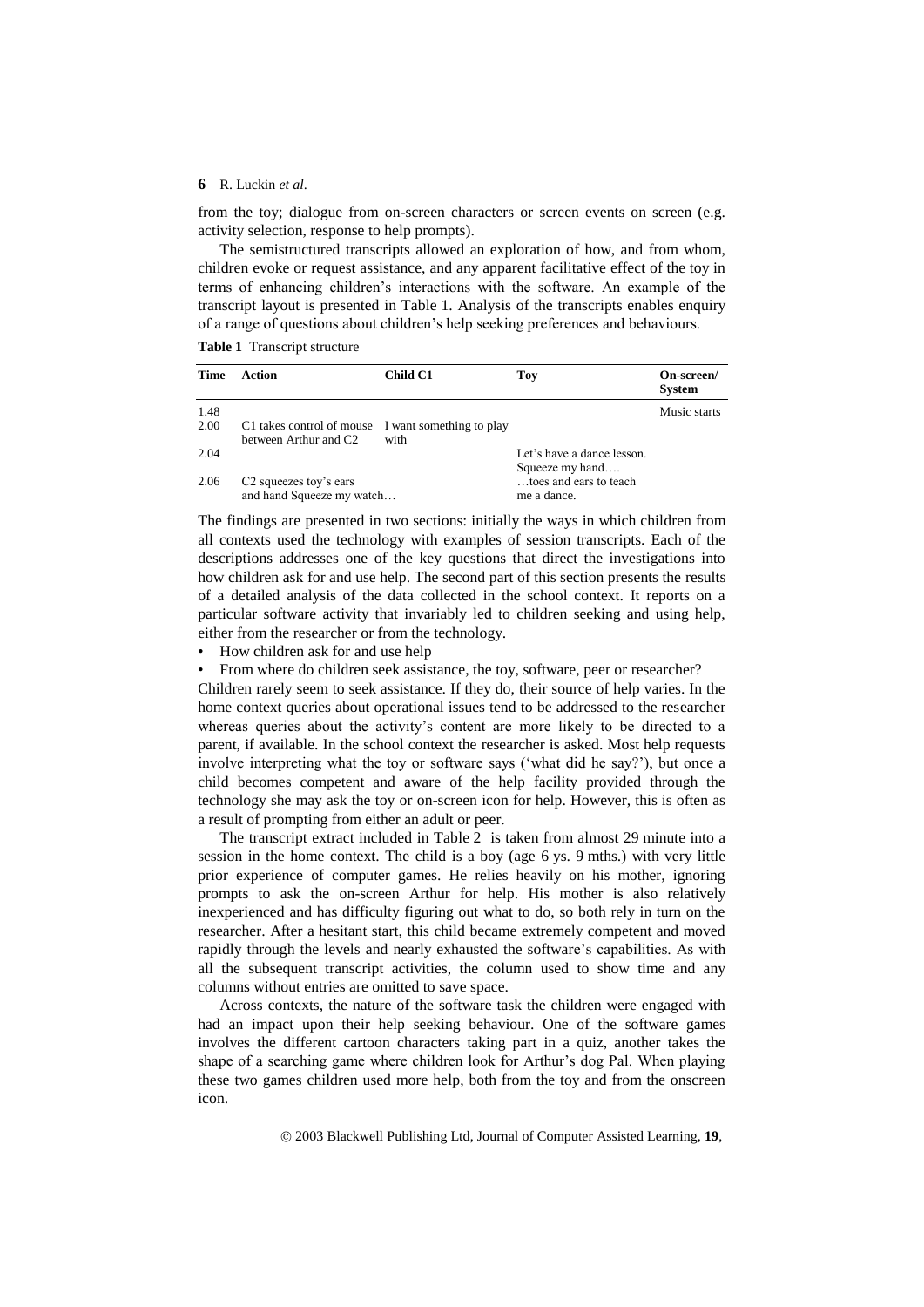| <b>Researcher</b>              | Action                | Child C1                 | <b>Parent</b>                | <b>Output from characters</b><br>on the screen |
|--------------------------------|-----------------------|--------------------------|------------------------------|------------------------------------------------|
| If at any point                |                       |                          |                              |                                                |
| you want help                  |                       |                          |                              |                                                |
| don't forget Arthur            |                       |                          |                              |                                                |
| is there to help you.          |                       |                          |                              |                                                |
|                                |                       | Do you have to try       |                              |                                                |
|                                |                       | and get the dragon?      |                              |                                                |
|                                |                       |                          | Yes, with the catapult.      |                                                |
|                                |                       | Where's the catapult?    |                              |                                                |
| Just below Arthur,             |                       |                          |                              |                                                |
| look can you see it            |                       |                          |                              |                                                |
| between Arthur and DW.         |                       |                          |                              |                                                |
| If you hit the green button    |                       |                          |                              |                                                |
| it will show you what it does. |                       |                          | Mum points to screen         |                                                |
|                                |                       |                          | Right, try the green button. |                                                |
|                                | Child clicks on green |                          |                              |                                                |
|                                |                       | button and fires balloon |                              |                                                |
|                                | which misses dragon   |                          |                              |                                                |
|                                |                       |                          |                              | (from on-screen)                               |
|                                |                       |                          |                              | characters) So it fell a                       |
|                                |                       |                          |                              | little short.                                  |
|                                |                       |                          |                              | Send balloons up here.                         |
|                                |                       |                          | (laughs)                     |                                                |
|                                |                       | Is that the catapult?    |                              |                                                |
|                                |                       |                          | Yes.                         |                                                |

**Table 2.** Seeking help from a parent

*Do children use any assistance offered without their specific request? If so, is there any difference between their reactions to the different sources of assistance?* Children often appeared to ignore any hints or tips being given by the toy or software. The following extract in Table 3 illustrates a boy (age 6;5) failing to find the target of the game despite numerous clues from the game's host. The extract is taken from 6.46 minutes into the session. After many unsuccessful attempts the child admits defeat to the researcher.

**Table 3.** help from Toy ignored

| Action                                           | Child C1                    | <b>Output from characters</b><br>on the screen                                                                                                                                                                                                                                                       |
|--------------------------------------------------|-----------------------------|------------------------------------------------------------------------------------------------------------------------------------------------------------------------------------------------------------------------------------------------------------------------------------------------------|
| Child tries several<br>windows<br>unsuccessfully |                             | (From the on screen Arthur icon) You're very close<br>to Pal's hiding place. You're very close to Pal's<br>hiding place. You're very close to Pal's hiding<br>place. You have nine guesses left. You're near Pal's<br>hiding place. You're sort of far away from Pal. You<br>have seven more guesses |
| Looking at screen                                | I don't know where to look. |                                                                                                                                                                                                                                                                                                      |

The main response to an unprovoked comment tended to be a look or a reaction when the toy or software offered praise. Sometimes this amounted to a smile, but it often revealed the children's irritation with the inappropriate feedback being given. In Table 4 the flattery offered by the toy is not well received. This is an excerpt from a session involving reception-class boys (4;4 and 4;11) and is taken from 4 minutes into the session. Child 1's frustration at not being in control of the on-screen action emerges as irritation at the irrelevance of the toy's flattery. Eventually during this session, both boys begin to verbally abuse the toy and subject it to some rather rough and inappropriate treatment.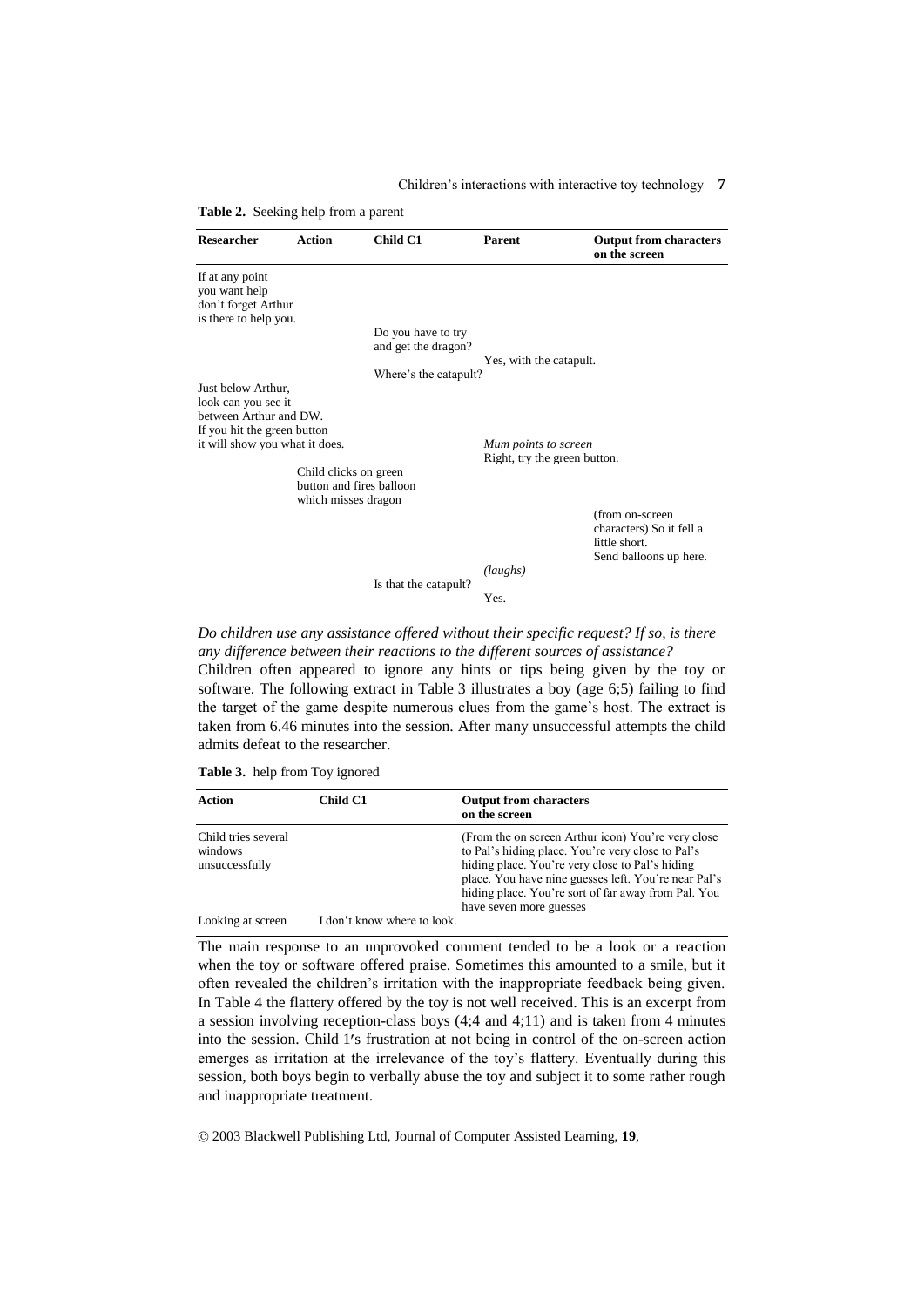**Table 4.** School context, software session with toy

| Action                                 | Child C1                                | Child C <sub>2</sub> | <b>Toy: Arthur</b>  |
|----------------------------------------|-----------------------------------------|----------------------|---------------------|
| C <sub>2</sub> in control of mouse     |                                         |                      | You're doing great! |
| $C1$ turns to R                        | He keeps on talking                     |                      |                     |
| C1 points to on-screen<br>printer icon | (mumble) Press that printer             | No                   | You're doing great! |
|                                        | Just chuck it Push just (mumble)        |                      | That looks cool.    |
|                                        | throw it that hard                      |                      | You're an artist    |
| C <sub>1</sub> looks at Arthur         | We're not! Just stop talking for a bit. |                      | That looks cool     |

*Even if they take notice of the help, do children interpret it correctly?*

If children do notice the help offered and follow the advice given, it mostly results in success. However, when the advice given by the toy or software is incorrect (for example, suggesting the child look for Pal the dog in the wrong place) further help is ignored or disregarded. If children do ask for help and succeed in their task, the pleasure shown seems to be high, regardless of whether the child was prompted by an adult to ask for help or not. This extract in Table 5 shows a girl (age 5;3) being helped with the game by her older sister and brother. Previously the children have asked the onscreen Arthur for help and have had a mixture of correct and incorrect help offered. When the on screen Arthur offers incorrect help, the children shout abuse at him. The transcript extract occurs 4.28 minutes into the session.

**Table 5.** Interpretation of help

| <b>Researcher Action</b>         |                                                     | <b>Child</b> |                                  | Siblings Toy/on screen Arthur                    | <b>Output from characters</b><br>on the screen |
|----------------------------------|-----------------------------------------------------|--------------|----------------------------------|--------------------------------------------------|------------------------------------------------|
|                                  | Begins new game,<br>clicks on Arthur<br>immediately |              |                                  | Try clicking on this window.<br>(Window flashes) |                                                |
|                                  | Clicks on suggested<br>window                       |              |                                  |                                                  |                                                |
|                                  |                                                     |              |                                  |                                                  | You're very far away<br>from Pal               |
| Arthur's not<br>very good is he? |                                                     |              | (Shouts at Arthur)               |                                                  |                                                |
|                                  |                                                     |              | <b>Bum</b><br>(points at window) |                                                  | You're near Pal's<br>hiding place              |
|                                  |                                                     | Bum          |                                  |                                                  |                                                |

*Have children sufficient mastery of the computer interface to implement help when given?*

The young children observed in this study proved to be sophisticated users of technology. They could co-ordinate the integration of multiple interfaces and multiple artefacts. In particular the nonscreen based tactile toys engendered pairs and larger groups of children in social interactions and collaboration between peers. When interacting in dyads, one child might be watching and holding the toy, see that help was needed and request it from the toy. This could work well, but the spoken help offered by the toy was often overridden and stopped by the child in control of the mouse or keyboard selecting some other functionality so that the help offered by the toy remains incomplete and of little or no use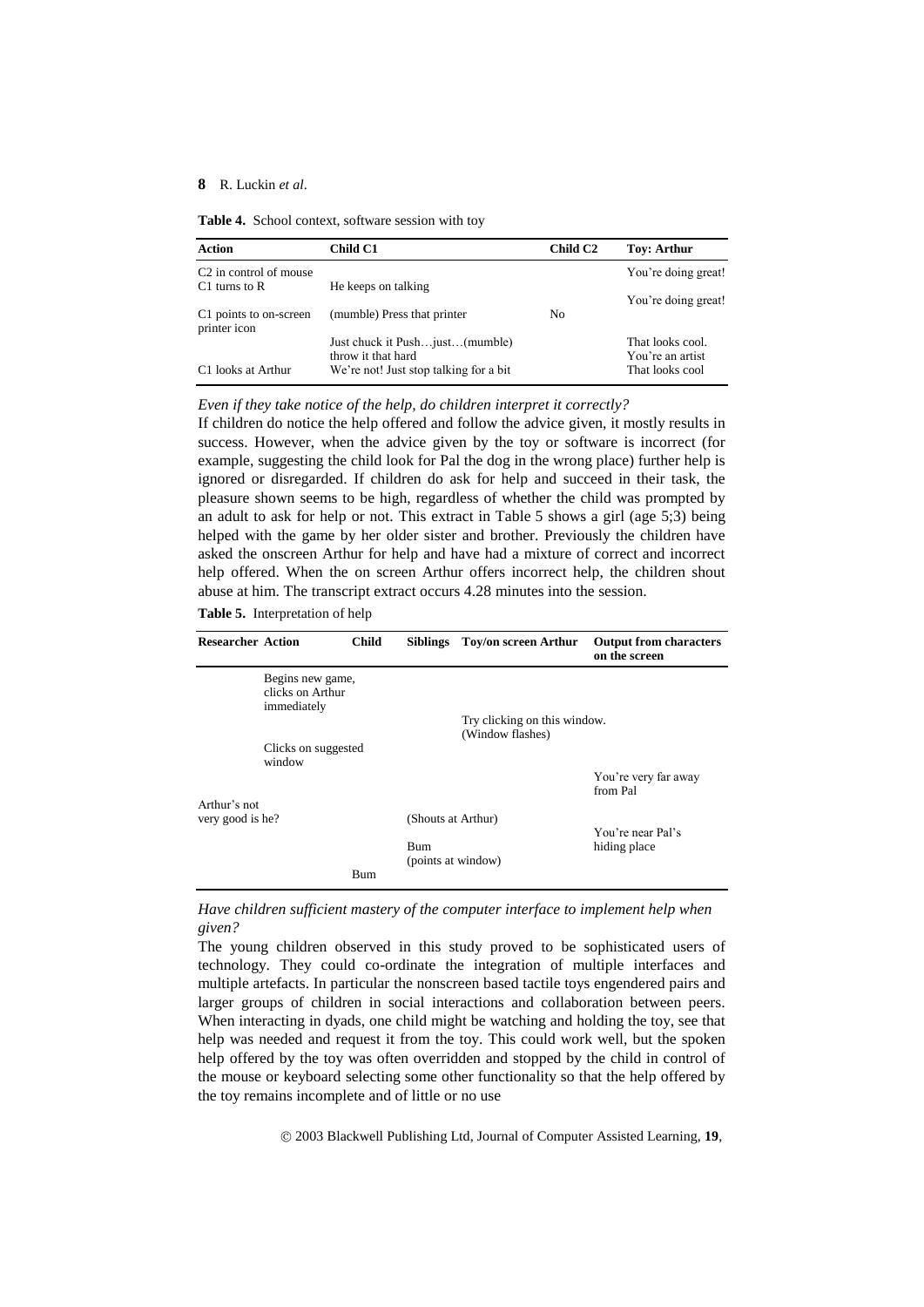*If the toy is absent, the same hints and tips are available through an on-screen animated icon of the toy's cartoon character, do children react in the same way to the same content delivered through different interfaces?*

Less advice was taken from the onscreen icon than from the toy itself. Children would usually stop and listen to the individual game's host for instructions at the start of a new game, only a few children (mostly, young, low ability or inexperienced learners) either asked the researcher for help immediately, or plunged straight into the game without instructions.

# **Playing with Pal**

The transcripts from sessions across contexts give a broad view of the way children used the toy, but a more detailed analysis using the data collected in the school classroom provides greater insight into children's help seeking patterns. The analysis reported here is taken from the transcripts of the sections of video that recorded children's interactions around the game requiring them to search for Arthur's dog Pal (as described earlier). Figure 3 illustrates the results of the analysis of children's use of the toy and onscreen icon as a source of help.



#### **Pal Game Help Use**

**Fig. 3.** Comparisons of help seeking and use behaviour with and without toy.

There were 24 children (6 pairs and 12 individuals) who played this game during their interactions with the software. One group of 12 children (3 pairs and 6 individuals) played with the software with the toy present and a second group of 12 children (3 pairs and 6 individuals) played with the software without the toy being present. Many children required assistance from the researcher or a peer in order to elicit help from the toy or onscreen icon and there were examples of children from both groups subsequently ignoring the help provided by Arthur or DW. There were, however, some interesting differences between the group of children who have the toy as well as the software, and the group of children whose representation of Arthur or DW is only through the on-screen icon.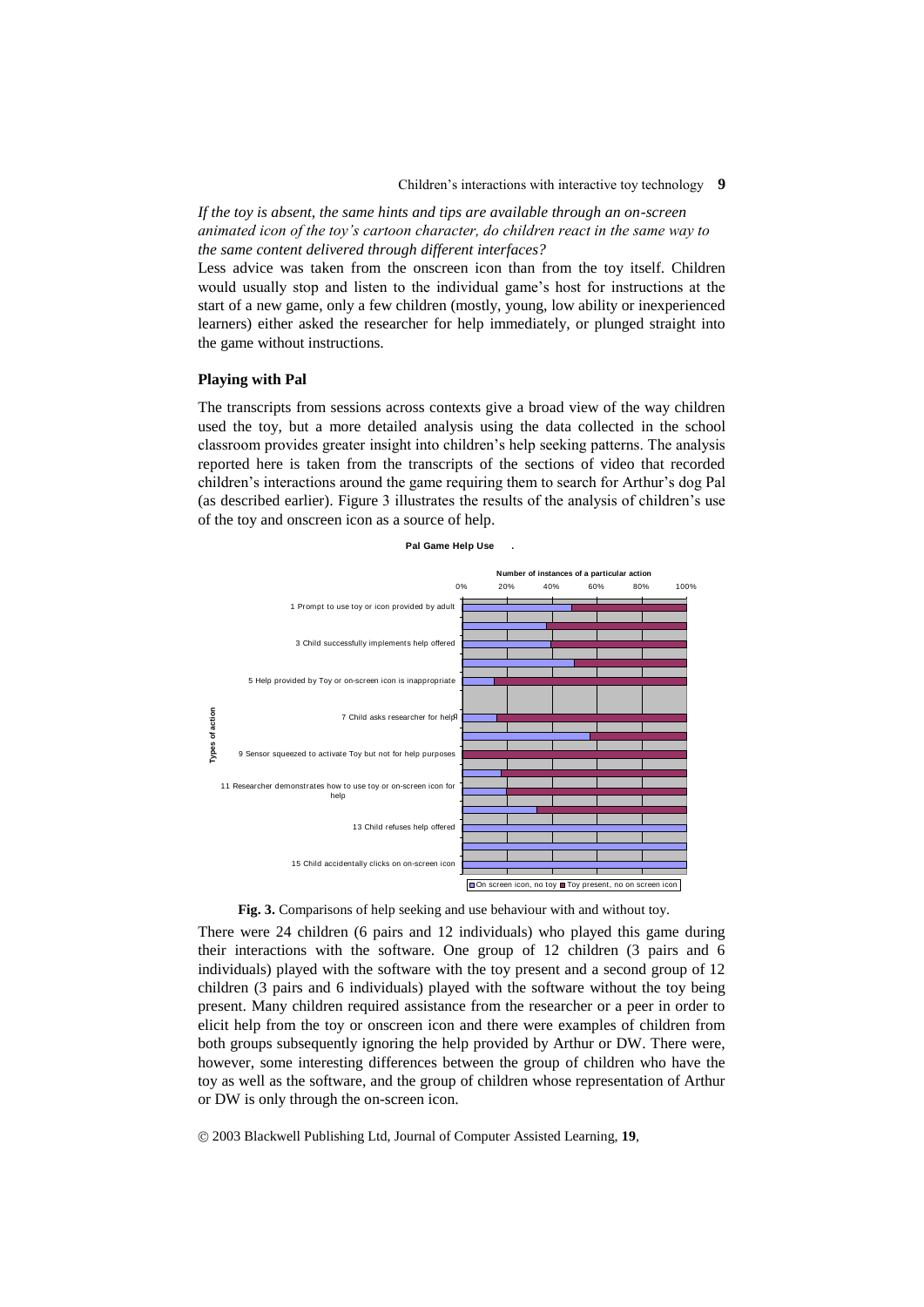Figure 3 illustrates the ways in which children used the types of help available to them as they played with the software. There were many more instances of interactions involving other people, either the researcher or a peer, in the condition in which the toy was present. The left hand side of the chart in Fig. 3 lists the categories of help activity that were coded from the video tapes. The values for Categories 1–4 suggest that the researcher present in the session prompted the children with the toy as much as those without the toy to seek help. At the same time they indicate that there was a slightly greater uptake of this adult prompt by children with the toy and also a slightly greater success rate from implementing the help offered by the toy in comparison to the on-screen icon. Category 7 quantifies the number of times the children asked the researcher for help and indicates that this was far more likely to happen when the children were using the toy than the on-screen icon. Similarly, Category 10 illustrates the interaction between children when working in pairs and shows that children were more likely to prompt each other to seek help and to assist in the implementation of that help when the toy was present, than when it was absent and they only had access to the on-screen icon. Table 6 summarises the contingencies between prompted and unprompted help use when the

**Table 6.** Contingencies use of help facility

|             | <b>PROMPT</b> | <b>Total</b> |    |
|-------------|---------------|--------------|----|
|             | Prompt        | No Prompt    |    |
| With Toy    | 25            | 26           | 51 |
| Without Toy | 25            | x            | 33 |
| Total       | 50            | 34           | 84 |

toy was present compared to when the toy was absent. There were 28 incidences of unprompted help use by the children when the toy was present (squeezing the toy's ear) compared to only eight when Arthur was represented as an on-screen icon, and this difference was significant,  $^{2}$  (1) = 5.94, *p* < 0.05

## **Discussion**

When the descriptive results across contexts and detailed activity analysis from the school studies are combined, it is possible to start to construct an understanding of children's interactions with digital toy technology. The children in this study were more likely to seek help initially from human companions: a parent, the researcher or a fellow peer. In fact, they often didn't appear to notice or process the unsolicited clues being given by the toy or the onscreen icon. However, when prompted by their human companion they became competent at using the toy to elicit hints and encouragement and in the dyads observed there were many examples of children collaborating in this help elicitation activity. This type of activity was less common when the assistance from Arthur or DW was presented in the form of an onscreen icon as opposed to a tangible toy interface.

A difference was also observed in help use between the different activities offered through the software. Two games in particular appeared to provide the impetus for children to engage with help available from the technology. These games were a quiz and a searching game in which the tasks asked of the child were often discrete and offered a clear goal. In these cases help from the technology was both sought and used. However, even in these activities there were also frequent instances of children ignoring the help offered once they had mastered its means of elicitation. Children are discerning users and recognised that the usefulness of the content in the available help was questionable. Ineffective or irritating feedback from the technology was not welcomed and on some occasions becomes a cause of irritation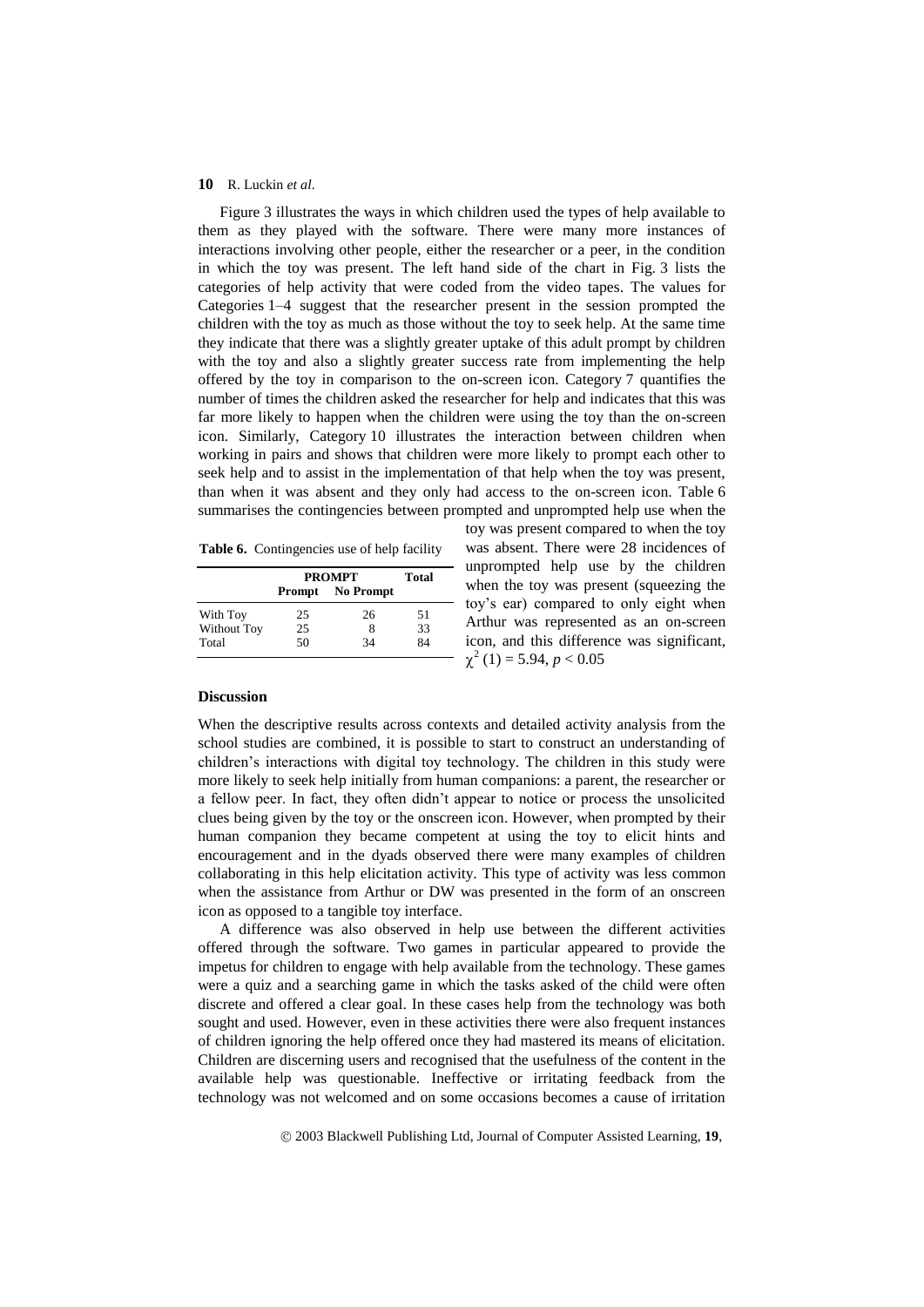and a distraction to any pedagogical activity potentially available. Children did not appreciate, nor would some of them tolerate, wholesale praise and flattery; they made their dissatisfaction very clear.

## **Conclusion**

The toys as they stand are not impressive as collaborative learning partners; their help repertoire is inadequate and even inappropriate. However, the technology has potential: children can master the multiple interfaces of toy and screen and, when the task requires it and the help provided is appropriate, they will both seek it and use it. In particular, the 'of the desktop', tangible experience can offer an advantage, with less attention being awarded to the onscreen toy icon. When the toy is present, children interact with their peer companion in the dyads and with the researcher in both dyad and individual situations. At the start of this paper reference was made to the wealth of work for desktop systems that has produced software scaffolding. This has produced software that can offer finely graded and individually tuned help to its users. If such sophisticated systems were to be implemented in a manner that allowed them to take advantage of the potential offered by tangible, fun interfaces, such as digital toys then the results of this study would suggest richer learning interactions that might address both the affective and the effective dimensions of the experience.

## **Acknowledgements**

This work has been conducted with support from a grant (Award no. L32825300) funded by the EPSRC/ESRC PACCIT (People At the Centre of Communication and Information Technology)initiative.

## **References**

- Aleven, V. & Koedinger, K.R. (2000) Limitations of Student Control: Do Students Know when they Need Help? In *Intelligent Tutoring Systems* (*Vol. 1839*) (eds. G. Gauthier, C. Frasson & K. VanLehn) pp. 292–303. Springer Verlag, Montreal.
- Chan, T.W. & Baskin, A.B. (1990) Learning companion systems. In *Intelligent Tutoring Systems: at the Crosssroads of Artificial Intelligence and Education* (eds. C. Frasson & G. Gauthier) pp. 7–33. Ablex, Norwood.
- Dillenbourg, P., Baker, M., Blaye, A. & O'Malley, C. (1995) The Evolution of Research on Collaborative Learning. I. In *Learning in Humans and Machines.* (eds. P. Reimann & H. Spada. pp189–211 Pergamon, Oxford.
- Guzdial, M., Kolodner, J., Hmelo, C., Narayanan, H., Carlson, D., Rappin, N., Hubscher, R., Turns, J. & Newstetter, W. (1996) Computer support for learning through complex problem solving. *Communications of the ACM*, **39**, 4, 43–45.
- Jackson, S.L., Stratford, S.J., Krajcik, J. & Soloway, E. (1996) A learner-centred tool for students building models. *Communications of the ACM*, **39**, 4, 48–50.
- Luckin, R. & du Boulay, B. (1999) Capability, Potential and Collaborative Assistance. In *User Modeling: Proceedings of the Seventh International Conference, UM99*. (ed. J.Kay) Springer-Wien, New York.
- Luckin, R. & Hammerton, L. (2002) Getting to know me: helping learners understand their own learning needs through metacognitive scaffolding. In *Intelligent Tutoring Systems* (eds. S.A. Cerri, G. Gouarderes & F. Paranguaca) pp. 759–771. Springer-Verlag, Berlin.
- Luckin, R., Plowman, L., Laurillard, D., Stratfold, M. & Taylor, J. (1998) Scaffolding learners' constructions of narrative. In *International Conference of the Learning Sciences*, (eds. A. Bruckman, M. Guzdial, J. Kolodner & A. Ram) pp. 181–187. AACE, Atlanta.